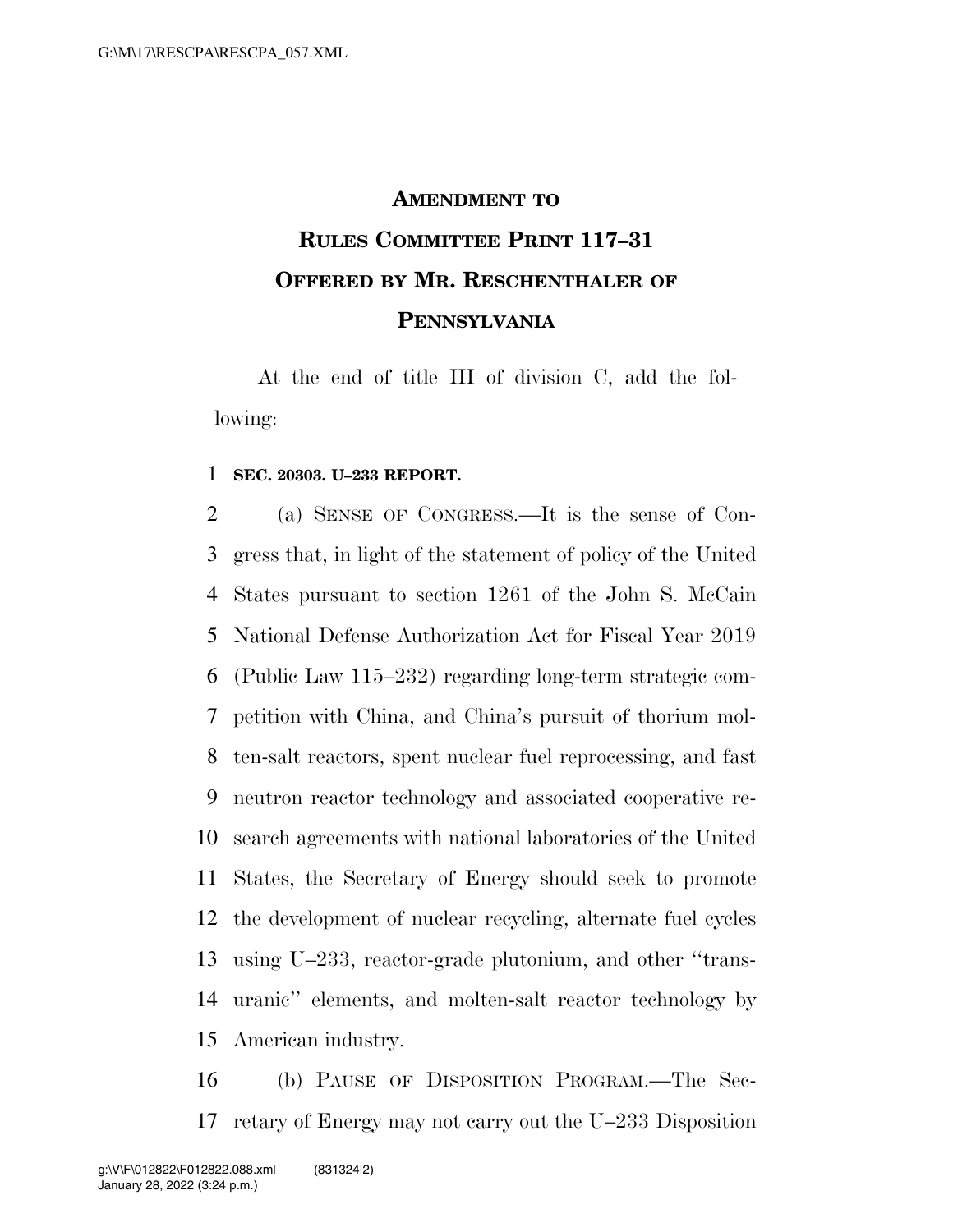Program during the period beginning on the date of the enactment of this Act and ending on the date on which the Secretary submits the report under subsection (c).

 (c) REPORT.—Not later than 180 days after the date of the enactment of this Act, the Secretary of Energy shall submit to Congress a report that includes the following:

 (1) The costs of constructing or modifying a suitable category–1 facility for the secure, perma- nent storage of the U–233 inventory as well as a pathway for National Asset Material designation.

 (2) A description of the scope for a facility that would enable secure access to the nuclear material for research and development of thorium fuel cycle reactors, for both defense and civilian applications, as well as medical isotope extraction and processing, including by developing such a facility through pub-lic-private partnerships.

 (3) Whether the Secretary should transfer the ownership of U–233 from the Office of Environ- mental Management to the Office of Nuclear En-ergy.

 (4) The ability of the Department of Energy to transfer the inventory of U–233 that the Secretary determines is most feasible for immediate or near